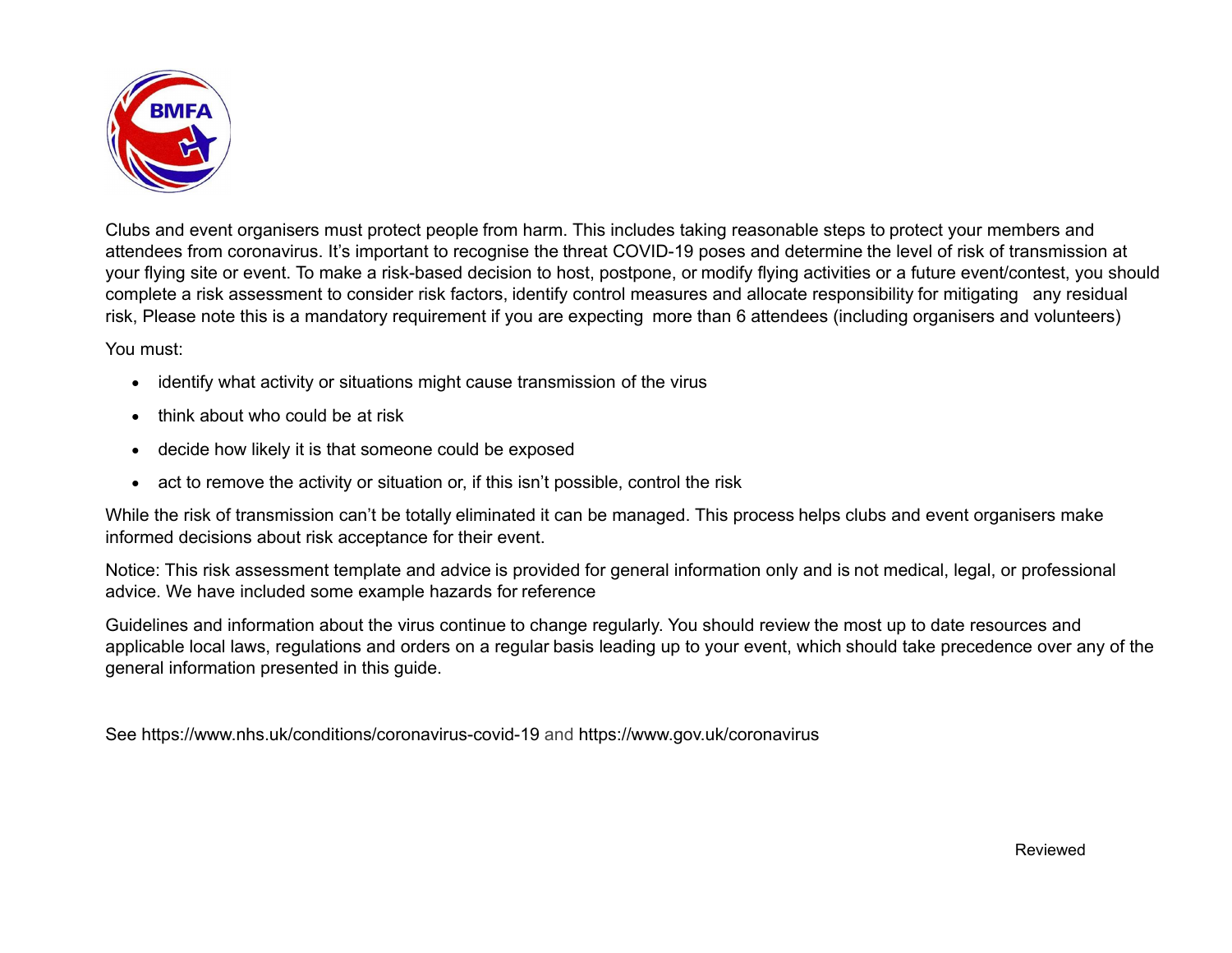## Club/Organisation Name: Acle Model Flying Club (A.M.F.C.)

Assessment carried out by: Kevin Baker Date assessment was carried out: 28<sup>th</sup> October 2020

| What are the hazards?                                                                                               | Who might be harmed<br>and how? | Controls                                                                                                     | What further action do you need<br>to consider to control the risks? | Who needsto carry<br>out the action? | When is the<br>action needed<br>by? |
|---------------------------------------------------------------------------------------------------------------------|---------------------------------|--------------------------------------------------------------------------------------------------------------|----------------------------------------------------------------------|--------------------------------------|-------------------------------------|
| Social Distancing in the<br>pits building.                                                                          | Everybody                       | Only two members at one<br>time in the pits building.                                                        | Signageto be placed up to<br>remind members.                         | Everybody                            | <b>Now</b>                          |
| Contracting or<br>spreading coronavirus<br>by not<br>sanitising/washing<br>hands or not washing<br>them adequately. | Everybody                       | All attendeesto bring their<br>own latex gloves and<br>sanitiser.                                            | Signage to be placed up to<br>remind members.                        | Everybody                            | <b>Now</b>                          |
| Contracting or<br>spreading coronavirus<br>by contact with shared<br>equipment.                                     | Everybody                       | Anybody handling<br>equipment must either<br>wear latex gloves OR<br>sanitise hands before and<br>after use. | Signageto be placed up to<br>remind members.                         | Everybody                            | <b>Now</b>                          |
| Windsock                                                                                                            | Everybody                       | Members should use latex<br>gloves ORsanitise hands<br>before and after use when<br>handling the windsock.   | Signage to be placed up to<br>remind members.                        | Everybody                            | <b>Now</b>                          |
| <b>Mowing Equipment</b>                                                                                             | Everybody                       | Members should use latex<br>gloves ORsanitise hands                                                          | Signage to be placed up to<br>remind members.                        | Everybody                            | <b>Now</b>                          |